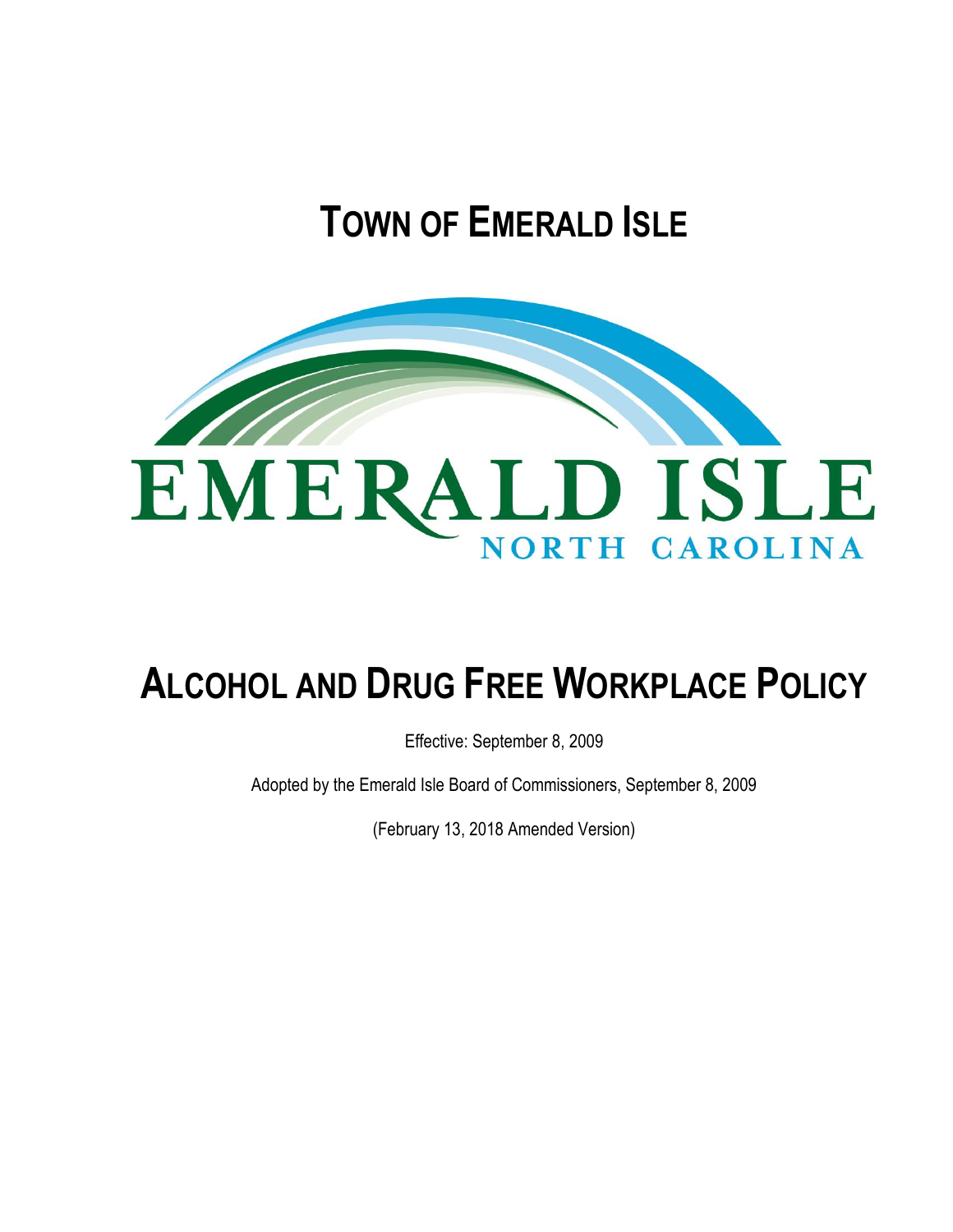Effective: February 13, 2018 Replaces Policy of September 8, 2009

# **I. Purpose**

The primary purposes of this policy are to:

1) protect the public;

2) ensure a safe and healthy workplace free of drug and alcohol use for employees of the Town of Emerald Isle; and

3) ensure that services are provided to the public in a suitable and responsible manner.

4) This policy shall also ensure that the Town complies with Federal Motor Carrier Safety Administration (FMCSA) / Department of Transportation (DOT) requirements concerning testing of commercial motor vehicle drivers for controlled substances and alcohol use. These objectives shall be achieved by establishing guidelines and procedures to detect and prevent substance abuse and use.

5) Finally, as the Town has a sincere concern for the health and well being of its employees during and after work hours, this policy provide*s* an employee who has a drug or alcohol problem with the opportunity for rehabilitation through an Employee Assistance Program (EAP) or other substance abuse program.

# **II. Policy Statement**

Employee substance abuse and use increases the potential for accidents, absenteeism, substandard performance, and low employee morale. It also undermines public confidence in the Town's work force. Such situations run counter to the policy of the Town of Emerald Isle which is to maintain a safe, healthy, and productive work environment for all employees and to encourage obedience of the law. To implement this policy, the Town will act to the fullest extent allowed, consistent with requirements of the law and individual rights, to eliminate and/or prevent employee substance abuse.

In recognition of the serious duty entrusted to Town employees and with knowledge that drugs and alcohol hinder a person's ability to perform duties safely and effectively, the Town of Emerald Isle has adopted this substance abuse policy. All employees have the right to report any violation of this policy without fear of reprisal.

Supervisory employees shall receive periodic training on the administration of this policy, including recognizing performance or behavioral problems related to abuse, testing, rehabilitation and the taking of appropriate disciplinary action when necessary.

An employee who seeks help for substance abuse through the Employee Assistance Program or other substance abuse professional on a voluntary basis shall not be subject to disciplinary action as a result thereof, however, voluntary participation in an Employee Assistance Program or with other substance abuse professionals does not absolve the employee from the terms of this policy and any subsequent consequences. The Town encourages employees to seek help for substance abuse before intervention becomes necessary.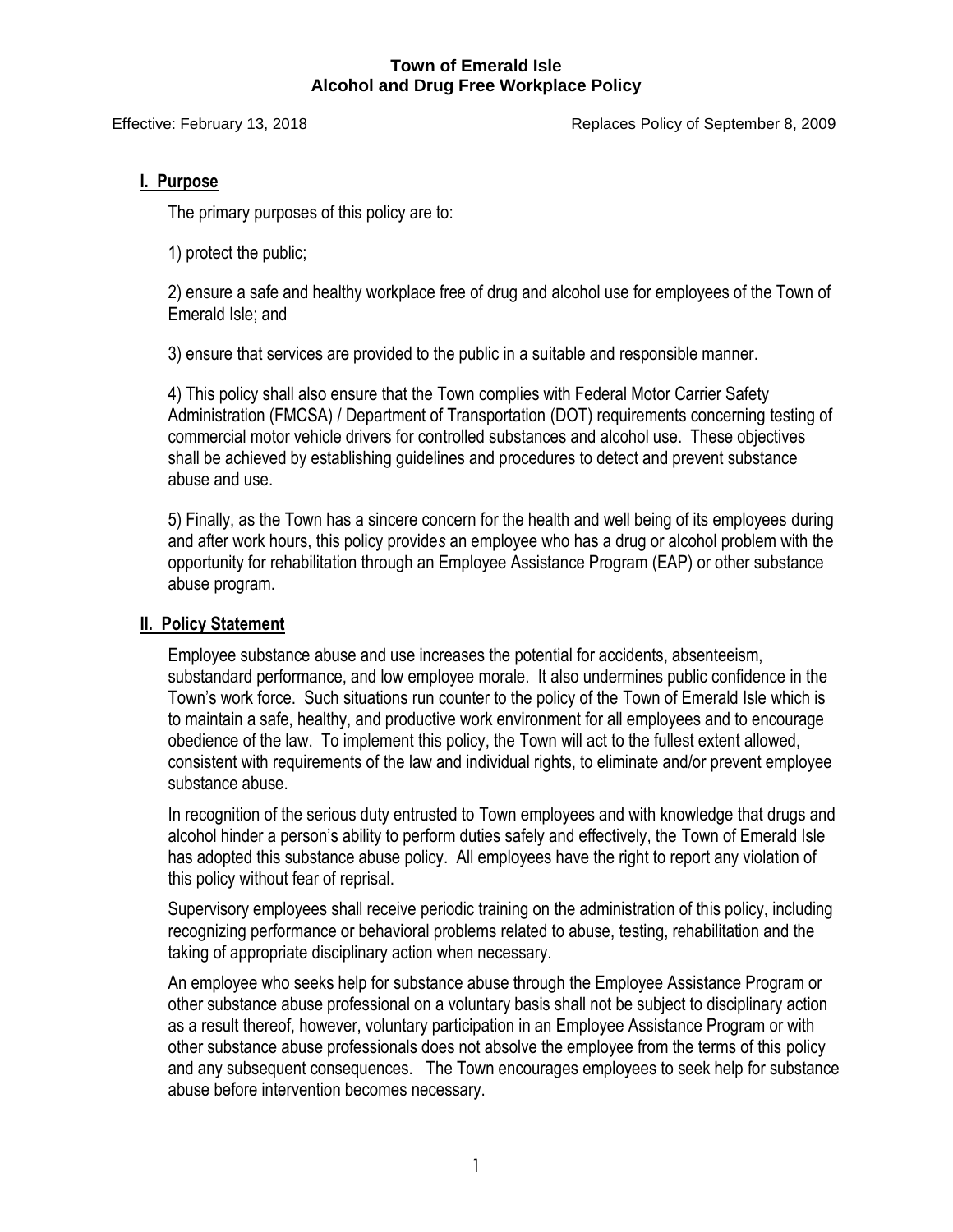Effective: February 13, 2018 Replaces Policy of September 8, 2009

# **III. Definitions**

- A. ALCOHOL TEST A test for the presence of alcohol in the body as determined through the use of a breath alcohol test, evidential breathalyzer test, or blood screening.
- B. APPLICANT A person who applies for employment with the Town of Emerald Isle.
- C*.* CDL Commercial Driver's License
- D. DER Designated employer representative
- E. DOT Department of Transportation
- F. DRUG A controlled substance as listed in Schedules I through V of Section 202 of the Controlled Substances Act (21 USC 812) or defined in Chapter 90, Section 87 (5) of the North Carolina General Statutes or a metabolite thereof.
- G. DRUG TEST A test, including providing the necessary sample of body fluid by the employee to be tested, for the presence of any of the following drugs or drug metabolites in the urine, saliva, or blood of an employee or applicant:
	- Amphetamines
	- Cannabinoids
	- Cocaine
	- Opiates
	- Phencyclidine
	- Other drugs that may be determined to reduce work efficiency or as required by federal government
- H. FMCSA Federal Motor Carrier Safety Administration
- I. MEDICAL REVIEW OFFICER (MRO) A licensed physician responsible for reviewing all laboratory results and determining alternate medical explanations for positive drug test results.
- J. NEGATIVE ALCOHOL TEST An alcohol test that indicates a blood alcohol level of 0.00.
- K. NEGATIVE DRUG TEST A chemical drug test performed by a designated laboratory that confirms there is no presence of drugs.
- L. PRE-EMPLOYMENT TEST A final applicant for any position of employment with the Town of Emerald Isle categorized as safety-sensitive is subject to a drug test confirming a negative drug test as a condition of hire.
- M. POSITIVE ALCOHOL TEST An alcohol test that indicates a blood alcohol level of higher than 0.00.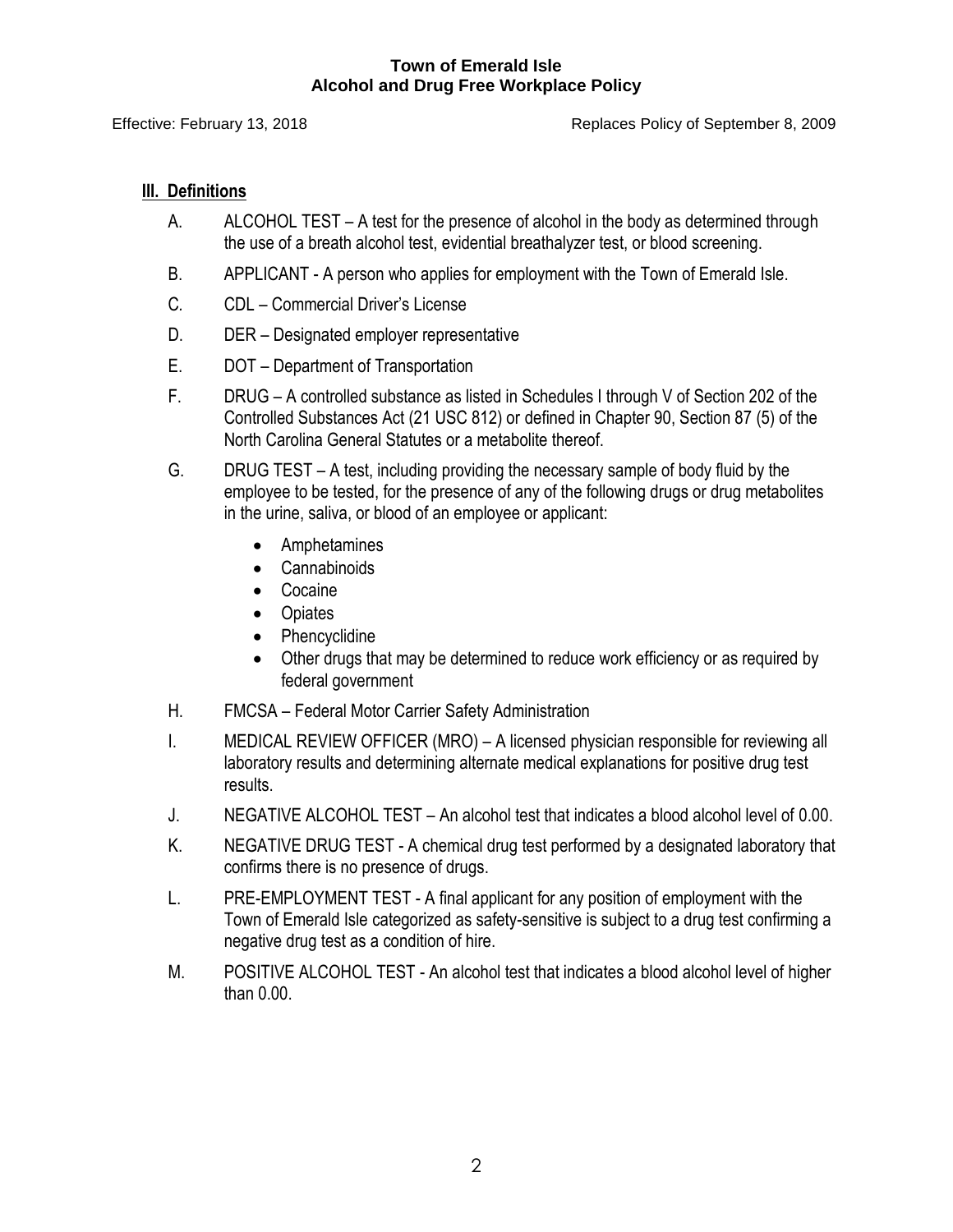Effective: February 13, 2018 Replaces Policy of September 8, 2009

- N. POSITIVE DRUG TEST A chemical drug test performed by a designated laboratory that confirms the presence of drugs. To ensure maximum validity, a test shall be declared positive only after the second of two tests confirms the presence of drugs in the urine or other authorized sample.
- O. QUALIFIED NEGATIVE With respect to the results of a drug test, a test in which the lab result is consistent with legal drug use.
- P. RANDOM TESTING Testing conducted on an employee chosen by a method that provides an equal probability that any employee from a group of employees will be selected; or testing one employee at random intervals following a positive alcohol or drug test.
- Q. REASONABLE SUSPICION An expressible belief that an employee used or is using illegal drugs or has misused alcohol drawn from specific, objective and clearly stated facts and reasonable inferences from those facts.
- R. PERFORMING A SAFETY SENSITIVE FUNCTION An employee is considered to be performing a safety-sensitive function during any period in which he/she is actually performing, ready to perform, or immediately available to perform any safety-sensitive functions.
- S. SAFETY SENSITIVE POSITION A position for which the Town has a compelling need, on the basis of safety concerns, to ascertain on-the-job impairment on the part of the employees who hold the position. Such a compelling need may arise where the duties of a position create, or are accompanied by, such a great risk of injury to other persons or to property of such magnitude that even a momentary lapse of attention, judgment, or dexterity could have disastrous consequences. Appendix A of this policy contains the positions or activities classified as safety-sensitive by the Town. This list also contains those activities defined as safety-sensitive by the FMCSA/DOT guidelines.
- T. SUBSTANCE ABUSE PROFESSIONAL (SAP) A licensed physician (Medical Doctor or Doctor of Osteopathy), or licensed or certified psychologist, social worker, employee assistance professional, or addiction counselor (certified by the National Association of Alcoholism and Drug Abuse Counselors Certification Commission) with knowledge of and clinical experience in the diagnosis and treatment of alcohol and controlled substances and related disorders.
- U. TOWN Town of Emerald Isle

# **IV. Rules / Prohibited Activity**

A. The manufacture, distribution, dispensation, possession, storage, purchase, or use of alcohol by employees while at the workplace or in a Town vehicle is prohibited and constitutes grounds for discipline up to and including termination.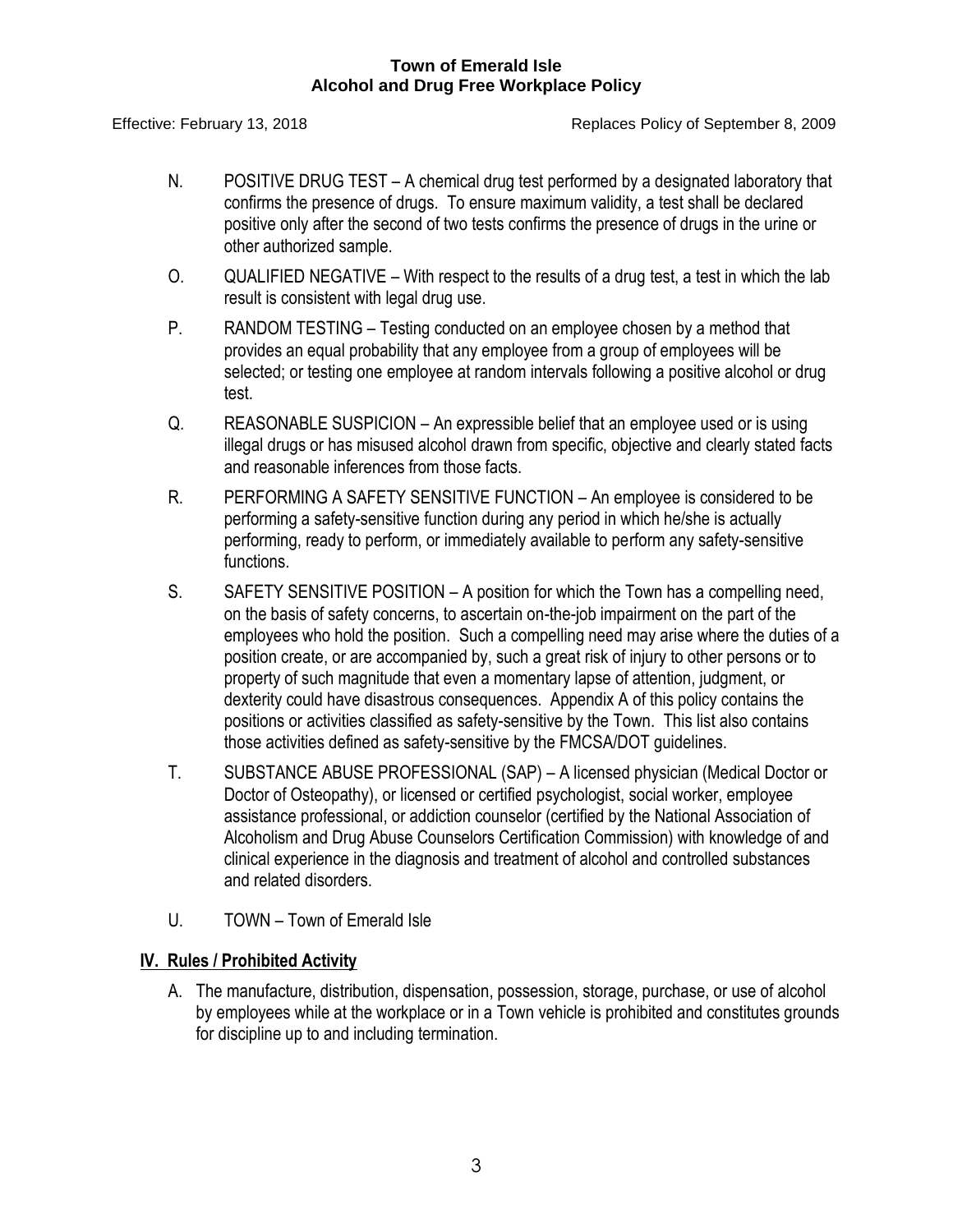Effective: February 13, 2018 Replaces Policy of September 8, 2009

- B. The unlawful manufacture, distribution, dispensation, possession, purchase, or use of illegal drugs by employees, on or off the job, is prohibited and constitutes grounds for discipline up to and including termination.
- C. Prior to beginning work or while on duty, an employee shall inform his or her supervisor if he or she has used or intends to use any prescription drug, over-the-counter drugs, or other substance that might impair his or her ability to satisfactorily perform their duties. Employees are responsible for having a thorough understanding of the effects and potential side effects of the medications or other chemical substances taken by them. Supervisors shall document this information through the use of internal memorandum which shall be maintained in a secured medical file separate from the employee's personnel file*.* The employee may be reassigned temporarily to other duties where appropriate.
- D. No employee shall report for duty or remain on duty while having an alcohol concentration of greater than 0.00.
- E. Any employee arrested for a drug or alcohol related offense must notify his/her supervisor by the next regular scheduled work day of the arrest and may be placed on an unpaid suspension for a period of time to determine appropriate action in accordance with existing procedures and policies. Failure to inform the employee's supervisor of such arrest will be cause for dismissal.
- F. Any employee convicted of an illegal drug-related offense while on or off the job may be subject to immediate dismissal.
- G. Employees in jobs that require a special license(s) or certification(s) who lose certification or licenses as a result of a conviction for drug or alcohol abuse may be terminated as a Town employee or transferred to a position that does not require special license(s) or certification(s).
- H. Any employee who unintentionally ingests or is made to ingest a controlled substance shall immediately report the incident to his or her supervisor so that appropriate medical steps may be taken to ensure the employee's health and safety.
- I. Any employee who has a reasonable basis to believe that another employee is illegally using or selling drugs or narcotics or violating any section of this policy is encouraged to immediately report the facts and circumstances to his/her supervisor or the Town Manager. Confidentiality will be guaranteed within the limits of the law.
- J. All property belonging to the Town shall be subject to inspection at any time in furtherance of this policy. There shall be no expectation of privacy concerning any property belonging to the Town. Property belonging to the Town which is subject to inspection includes, but is not limited to, offices, vehicles, desks, files, containers, lockers, and sleeping areas.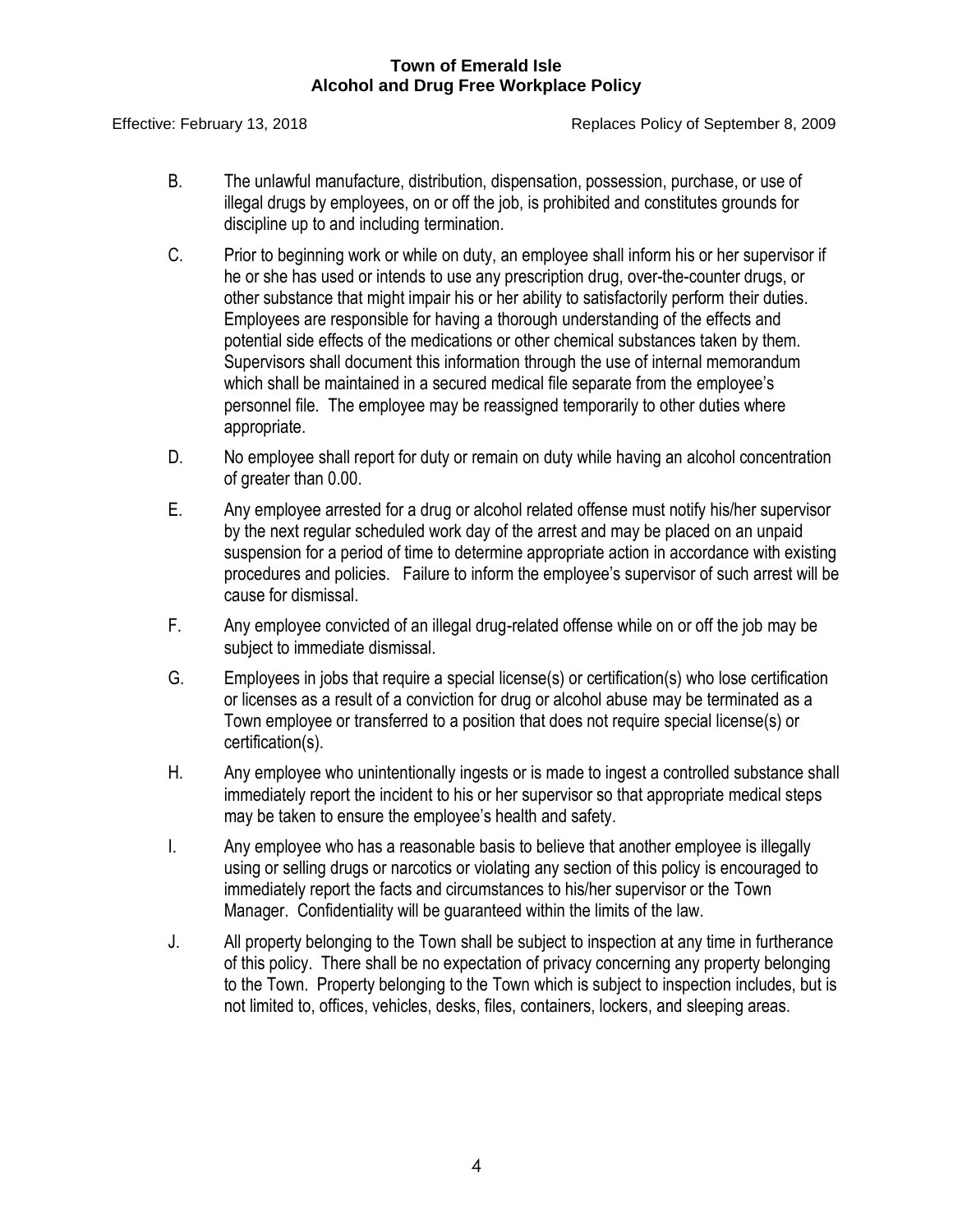Effective: February 13, 2018 Replaces Policy of September 8, 2009

K. Employees required to submit to any tests due to reasonable suspicion under this policy shall be accompanied by their supervisor or other authorized personnel and proceed immediately to the test site*.*

# **V. Types of Alcohol & Drug Testing**

- A. PRE-EMPLOYMENT DRUG TESTING
	- 1. New Hire

When an offer of employment has been made to the final candidate for a safetysensitive position (See Appendix A), the Department Head or their designee should direct the applicant to the drug testing collection site. Applicants are not eligible to begin work until the Human Resources Office (DER) receives the test results.

Applicants shall be disqualified from further consideration for employment under the following circumstances:

- a. Refusal to submit to a required drug test; or
- b. A confirmed positive drug test indicating drug use prohibited by this policy.

An applicant who does not pass the drug test as required will not be considered for employment for a two-year period following the date of the test and then will be considered only when:

- a. Such applicant provides documentary proof that he or she has successfully completed a substance abuse or rehabilitation program; and
- b. Such applicant passes a pre-employment drug test.

In no case shall an employee perform a safety-sensitive function for the Town of Emerald Isle before he/she produces a negative result for a drug test. In addition, whenever a new employee is hired into a position requiring a Commercial Drivers License (CDL) and therefore subject to DOT/FMCSA regulations, the Town shall obtain a completed Previous Employment Verification & Controlled Substance Test Inquiry as required by the Federal Motor Carrier Safety Regulations.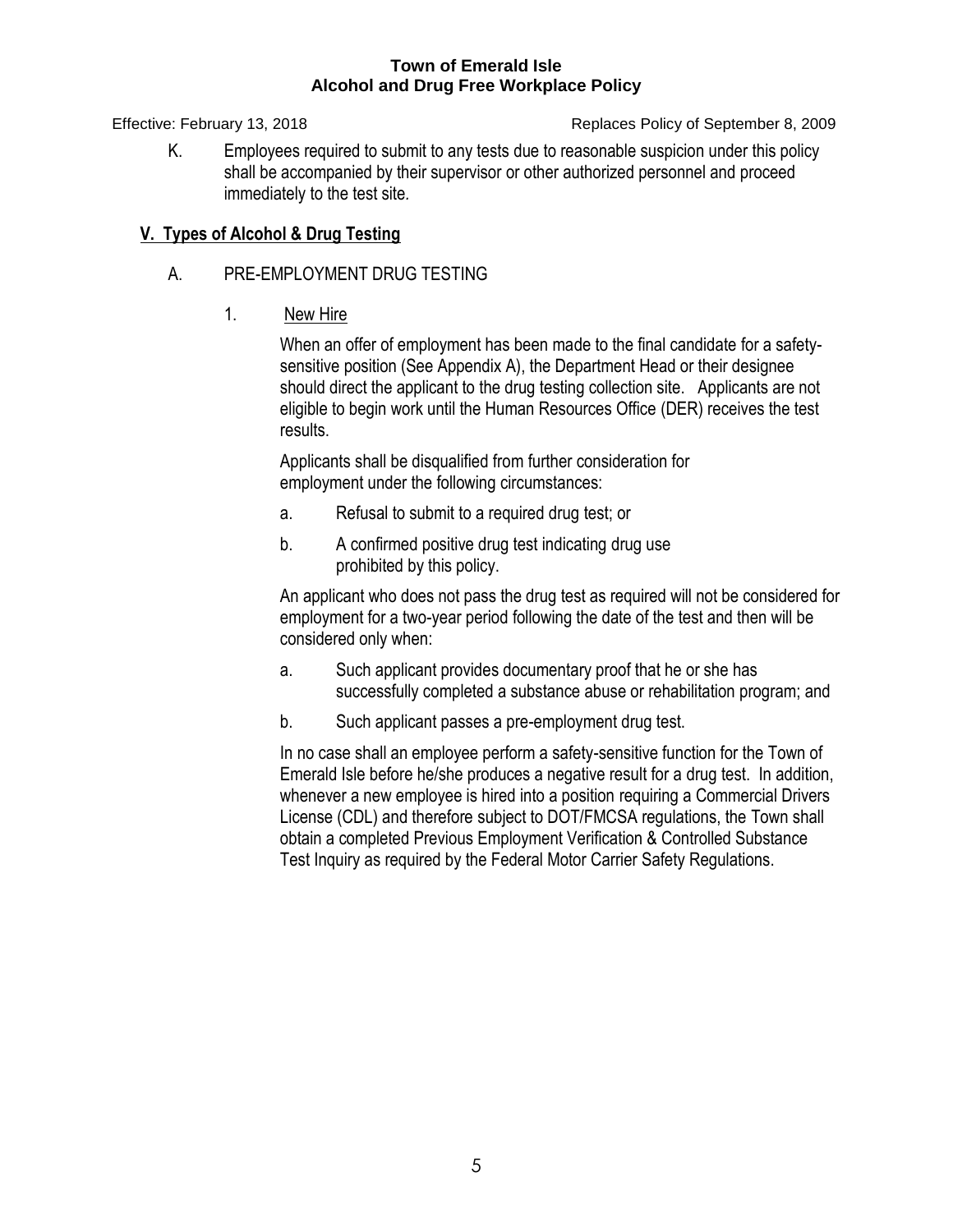Effective: February 13, 2018 Replaces Policy of September 8, 2009

- B. POST-EMPLOYMENT TESTING
	- 1. Promotional Drug Testing

Employees will be required to submit to a drug test as a condition of promotion to a higher safety-sensitive position (See Appendix A) within the Town's organizational structure. Employees shall be disqualified from promotional consideration under the following circumstances:

- a. Refusal to submit to a required drug test*;* or
- b. A confirmed positive drug test indicating drug use prohibited by this policy.

Promotional employees who test positive for illegal drugs shall be dealt with in accordance with Section VII D of this policy.

2. Transfer to Safety Sensitive or CDL Position Drug Testing

Any current employee transferring (includes promotion, lateral transfer, and demotion) to a position which is covered by the FMCSA/DOT guidelines or classified as safety sensitive shall undergo a pre-placement drug test. The same provisions listed above for promotional drug testing shall apply.

# 3. Reasonable Suspicion Drug and/or Alcohol Testing

When a supervisor, department head or the Town Manager has reasonable suspicion to believe an employee is using or is under the influence of alcohol or a controlled substance in violation of this policy, the employee may be required to submit to a drug and/or alcohol test.

Reasonable suspicion testing shall be based on a belief that an employee is using or has used alcohol or drugs in violation of this policy drawn from specific objective and articulate facts and reasonable inferences drawn from those facts in light of experience. Among other things, such facts and inferences may be based on, but not limited to, one of the following:

- a. Direct observation of abnormal conduct or erratic behavior by the employee which may render the employee unable to perform his/her duties or which may pose a threat to safety or health.
- b. A report of observed alcohol or drug use provided by a reliable and credible source or that can be independently corroborated.
- c. An on-the-job accident or occurrence including unsafe working practice, where there is evidence to indicate the accident or occurrence, in whole or in part, may have been the result of the employee's use of a controlled substance or alcohol.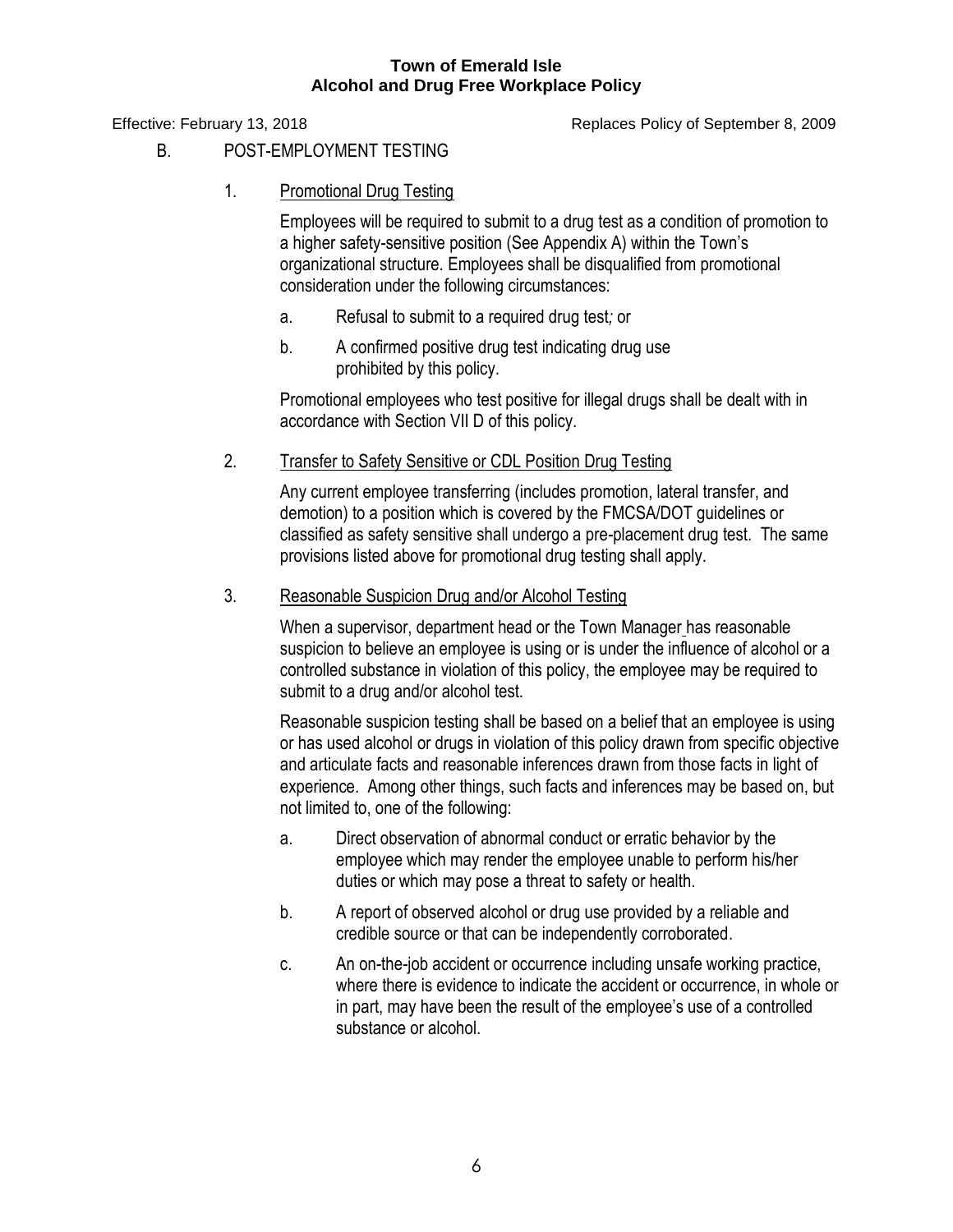Effective: February 13, 2018 Replaces Policy of September 8, 2009

- d. Evidence that an employee is involved in the use, possession, sale, solicitation, or transfer of drugs or alcohol while working or while on the employer's premises or operating the employer's vehicle, machinery, or equipment.
- e. Newly discovered evidence that an employee has tampered with a previous drug test.
- f. Physical symptom(s) of being under the influence of alcohol or drugs, such as impairment of motor functions or speech or a detectable odor of alcohol or drugs on an employee's breath or person.
- g. Arrest or conviction of a drug or alcohol related offense or the identification of an employee as the focus of a criminal investigation into illegal drug possession, use, or trafficking.

Drug Test - A test for controlled substances shall be administered as soon as possible following the formation of reasonable suspicion and in no case more than 32 hours. If the test is not administered within this time period, the Town shall cease attempts to administer the test and shall prepare and maintain on file a report that states the reasons the test was not promptly administered.

Alcohol Test - An alcohol sensor test shall be administered as soon as possible, and within two (2) hours following formation of reasonable suspicion, and may be followed by additional testing. If the test is not administered within this time period, the Town shall prepare and maintain on file a report that states the reasons the test was not promptly administered. If the test is not administered within eight (8) hours following the determination of reasonable suspicion, the Town shall cease attempts to administer the alcohol test and shall prepare and maintain on file the same report.

Any supervisor who feels an individualized reasonable suspicion may exist should confer with the department head and provide all relevant information available to support the suspicion and immediately arrange for testing. Information shall be appropriately documented and signed by the supervisor who made the observations or received such information. This documentation shall be made within twenty four (24) hours of the observed behavior or receipt of such information, or before the results of the drug or alcohol test are released, whichever is earlier. A documentation form is attached to this policy. The Department Head shall consult the Town Manager to review the evidence from a legal standpoint. Town Manager may consult with the Town Attorney if further legal support or assistance is needed.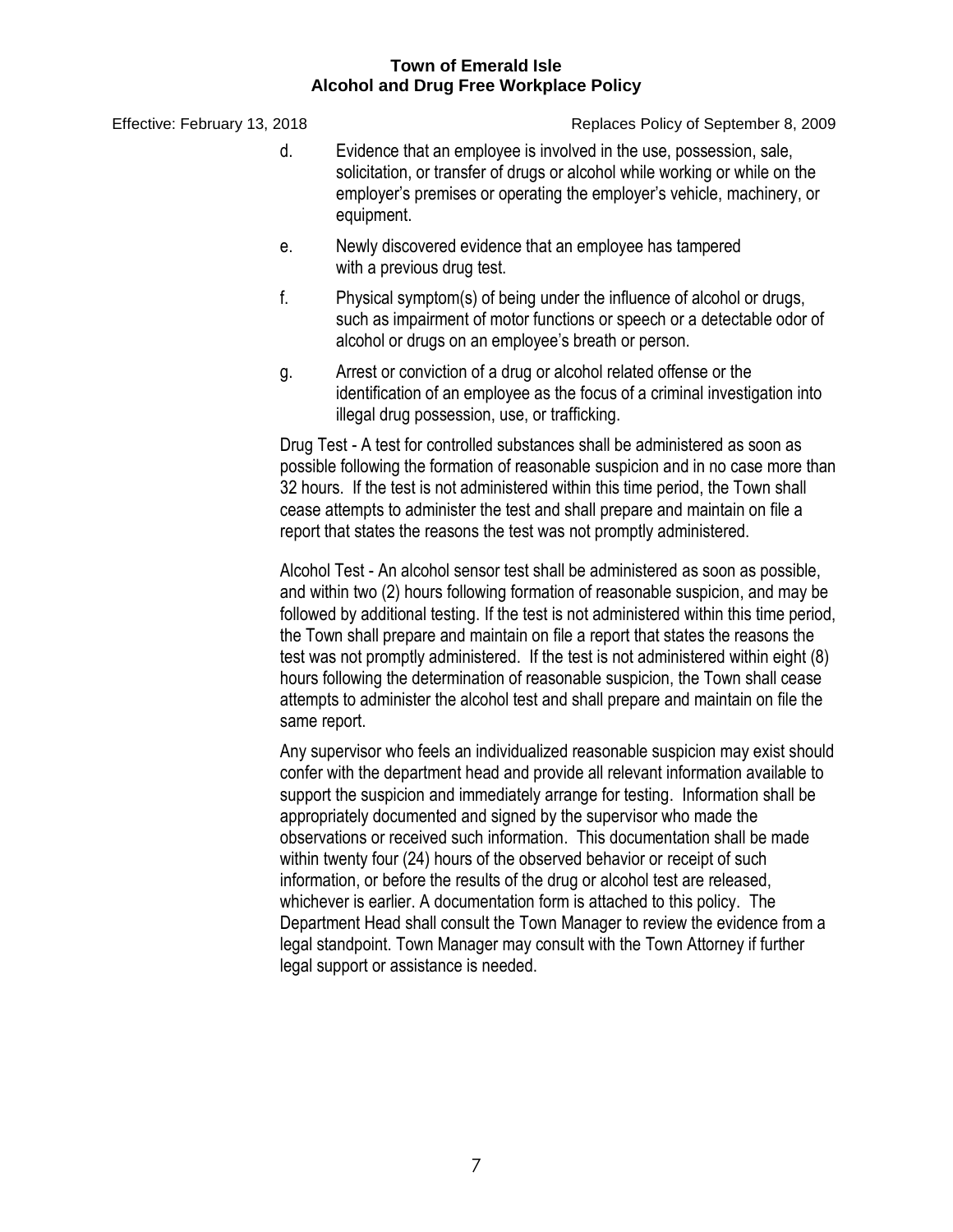Effective: February 13, 2018 Replaces Policy of September 8, 2009

# *Special Provisions for employees occupying positions identified as safety sensitive or requiring a CDL:*

In the event that an alcohol test is not conducted within the proper time frame, then the following shall occur for employees occupying a position identified as safety sensitive or that requires a CDL:

- a. No employee shall continue to perform safety-sensitive functions until an alcohol test is administered with a result of 0.00; or
- b. The employee shall not perform a safety-sensitive function or activity until twenty-four (24) hours have elapsed since the determination was made that reasonable suspicion existed.
- 4. Random Testing For CDL Drivers and Other Employees Subject To FMCSA/DOT **Guidelines**

The Town shall conduct random testing for alcohol and drugs for all CDL drivers and employees who occupy positions covered by the FMCSA/DOT guidelines. Employees affected by this policy shall be subject to testing for alcohol and drugs on an unannounced basis throughout the year. A minimum of 10 percent of the average number of employees in positions subject to FMCSA/DOT guidelines shall be tested for alcohol and 50 percent of the average number for drugs. These percentages are subject to change based on changes in the rule as reported in the Federal Register. Any driver or subject employee who is notified of selection for random alcohol and drug substances testing will be required to proceed immediately to the test site. However, if the driver or subject employee is performing a safety-sensitive function at the time of notification, the Town is responsible for seeing that the employee ceases to perform this function and proceeds to the testing site as soon as possible. A driver or subject employee can only be tested for alcohol while the employee is performing safety-sensitive functions, just before the employee is to perform safety-sensitive functions, or just after the employee has ceased performing such functions.

# 5. Random Testing For Employees in Positions Classified By the Town as Safety **Sensitive**

The Town shall also conduct random testing for alcohol and drugs for employees who occupy positions defined by Town policy as Safety Sensitive (see Appendix A). Employees who fall into this category will be placed in screening pools that are separate from those involved in the above prescribed CDL testing with the percentage of employees tested not to exceed the percentages prescribed by FMSCA/DOT guidelines which are a minimum of 10 percent of the average number of employees in positions defined as Safety Sensitive tested for alcohol and 50 percent of the average number for drugs.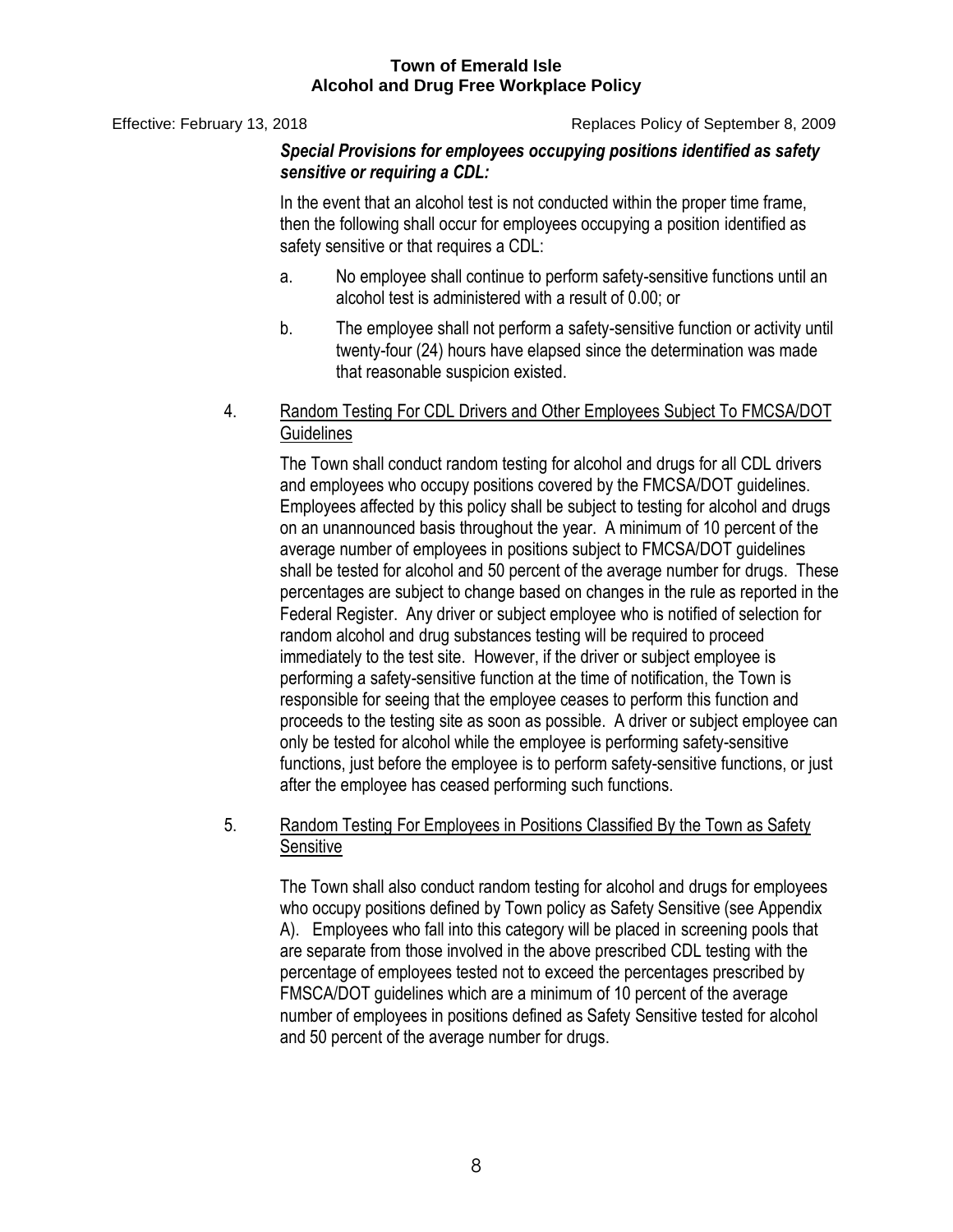Effective: February 13, 2018 Replaces Policy of September 8, 2009

6. Post Accident Testing

As soon as possible after an accident involving a Town employee driver during the course of performing Town work, whether in a Town or personal vehicle, the Town of Emerald Isle shall test each surviving (town employee) driver for alcohol and drugs based on the following table\*.

| <b>Accident Involves</b>                               | Citation issued to driver | Test |  |
|--------------------------------------------------------|---------------------------|------|--|
| Human fatality                                         | Yes                       | Yes  |  |
|                                                        | No                        | Yes  |  |
| Bodily injury with<br>immediate medical                | Yes                       | Yes  |  |
| treatment away from<br>the scene                       | No                        | No   |  |
| Disabling damage to any<br>motor vehicle requiring tow | Yes                       | Yes  |  |
|                                                        | No                        | No   |  |

A drug test shall be administered as soon as possible, and within thirty-two (32) hours of the accident. If the test is not administered within this time period, the Town shall cease attempts to administer the test and shall prepare and maintain on file a report that states the reasons the test was not promptly administered.

An alcohol test shall be administered as soon as possible, and within two (2) hours following the accident. If the test is not administered within this time period, then the Town shall prepare and maintain on a file a report that states the reasons the test was not promptly administered. If the test is not administered eight (8) hours following the accident, the Town shall cease attempts to administer the alcohol test and shall prepare and maintain on file the same report.

\*Table extracted from Section 382.303 (a) and (b) of the Federal Motor Carrier Safety Administration rule on Controlled Substance and Alcohol Use Testing

No employee involved in an accident that requires an alcohol test shall consume any alcohol for eight (8) hours following the accident or until a post-accident alcohol test is administered, whichever comes first.

- 7. Return To Duty Testing Prior to returning to work following any positive drug or alcohol test, the employee shall be required to provide a negative return to duty drug and/or alcohol test.
- 8. Follow-Up Testing An employee who tests positive for alcohol or drugs shall be subject to periodic, unannounced drug testing by the Town separate from any testing done through the Employee Assistance Program or Substance Abuse Professional for a period up to two years.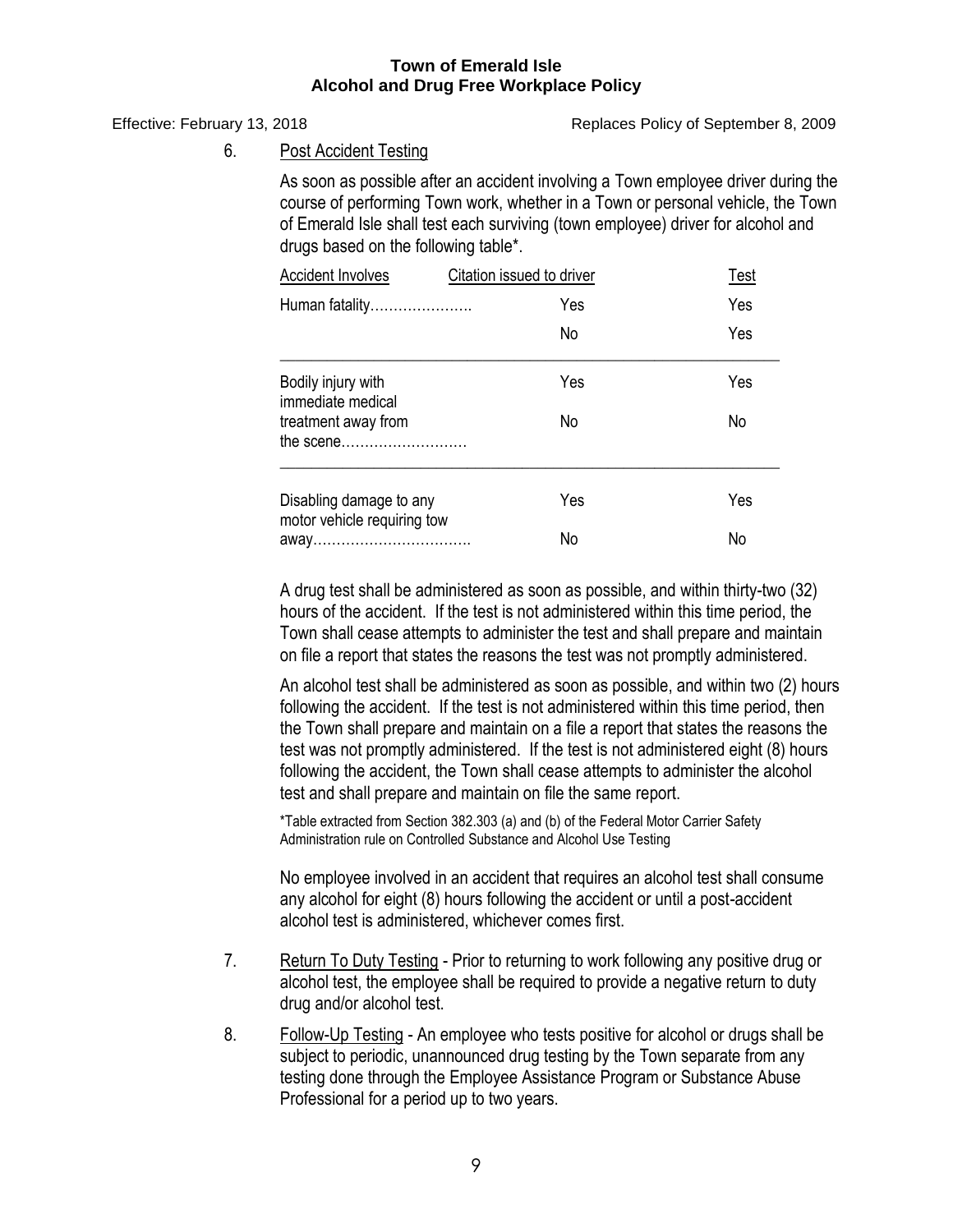Effective: February 13, 2018 Replaces Policy of September 8, 2009

# **VI. Refusal To Test**

- A. What Constitutes a Refusal to Test
	- 1. Drug Test

An employee or applicant is considered to have refused to submit to a drug test when he/she:

- a. Fails to provide an adequate urine, saliva, or other testing sample without a valid medical explanation; or
- b. Engages in conduct that clearly obstructs the testing process; or
- c. Fails to remain readily available for testing after an accident.
- 2. Alcohol Test

An employee or applicant is considered to have refused to submit to an alcohol test when he/she:

- a. Fails to provide an adequate breath or other testing sample without a valid medical explanation; or
- b. Engages in conduct that clearly obstructs the testing process; or
- c. Fails to remain readily available for testing after an accident; or
- d. Refuses to sign the breath alcohol confirmation test certification.
- B. A refusal to test shall be treated as a positive drug or alcohol test. An employee who refuses to test shall be subject to the provisions outlined in Section VII. Consequences of Improper Drug/Alcohol Use.

# **VII. Consequences of Improper Drug / Alcohol Use**

- A. Probationary Employee *–* Any employee serving in an initial probationary period who receives a positive alcohol or a confirmed positive drug test shall be terminated from employment with the Town.
- B. Temporary Employee Any temporary employee who receives a positive alcohol or a confirmed positive drug test shall be terminated from employment with the Town.
- C. Part-time Employee Any part-time employee who receives a positive alcohol or a confirmed positive drug test shall be terminated from employment with the Town.
- D. Regular Full-Time Employee
	- 1. Disciplinary Action *-* A regular employee who receives a positive alcohol test or a confirmed positive drug test shall be terminated unless after consideration is given to all facts and circumstances, the Town Manager determines that the employee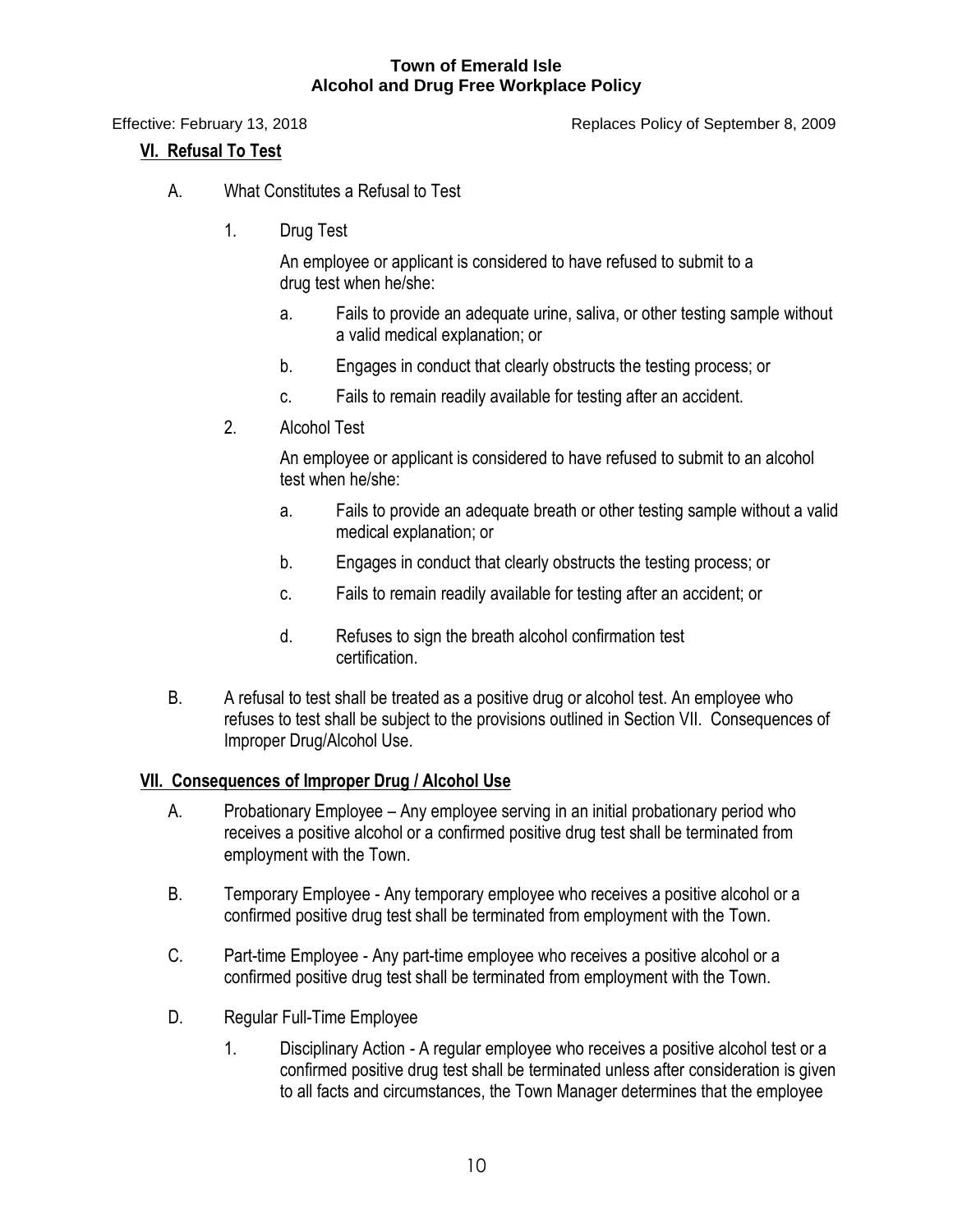Effective: February 13, 2018 Replaces Policy of September 8, 2009

may retain his/her position with the Town. The provisions of Article IX of the Personnel Policy related to pre-dismissal conference do not apply to disciplinary action for a positive drug or alcohol test.

- *2.* Substance Abuse Counseling *-* The employee, if not terminated, shall be referred to the Employee Assistance Program (EAP) or other certified Substance Abuse Professional (SAP). To protect the safety of the employee, co-workers and the public, an employee shall not be allowed to return to work during rehabilitation until documentation is received from the EAP counselor or SAP that the employee is ready to be considered for return to duty. The employee shall be allowed to use vacation leave following the period of disciplinary suspension and until enrollment in the program(s) and permission to return to work has been received as long the employee is able to accomplish this in a reasonable period of time. Sick leave may only be used after all other accrued time (including compensatory time) has been exhausted. Failure to properly participate in and complete the program without good cause will result in disciplinary action up to and including termination. The employee shall provide documentation verifying completion of the program(s) to which he/she was referred.
- 3. Return to Duty Testing Prior to returning to work, the employee shall be required to provide a negative return to duty drug and/or alcohol test.
- 4. Follow Up Testing *–* An employee who tests positive for alcohol or drugs shall be subject to periodic, unannounced drug testing by the Town separate from any testing done through the EAP */* SAP for a period of up to two years. FMCSA/DOT regulations require a minimum of six (6) follow up tests in the first twelve (12) month period following a positive drug or alcohol test.
- 5. Second Offense *-* If a second violation of this policy occurs, the employee shall be terminated from employment with the Town.
- E. Additional Consequences for Employees in Positions that require a CDL

Any employee subject to the FMCSA/DOT guidelines shall be referred to a DOT certified SAP for an initial assessment and a return to work assessment prior to returning to safety sensitive functions.

In addition to the consequences identified hereinabove, a positive drug test or alcohol test of .04 or greater for an employee whose position requires a CDL shall be reported to the NC Department of Motor Vehicles (NCDMV) within five (5) days in accordance with state law (G.S 20-37.19). The written notification shall include the following information:

- Name of the driver
- Address of the driver
- Drivers license number
- Social Security number
- Results of the drug or alcohol test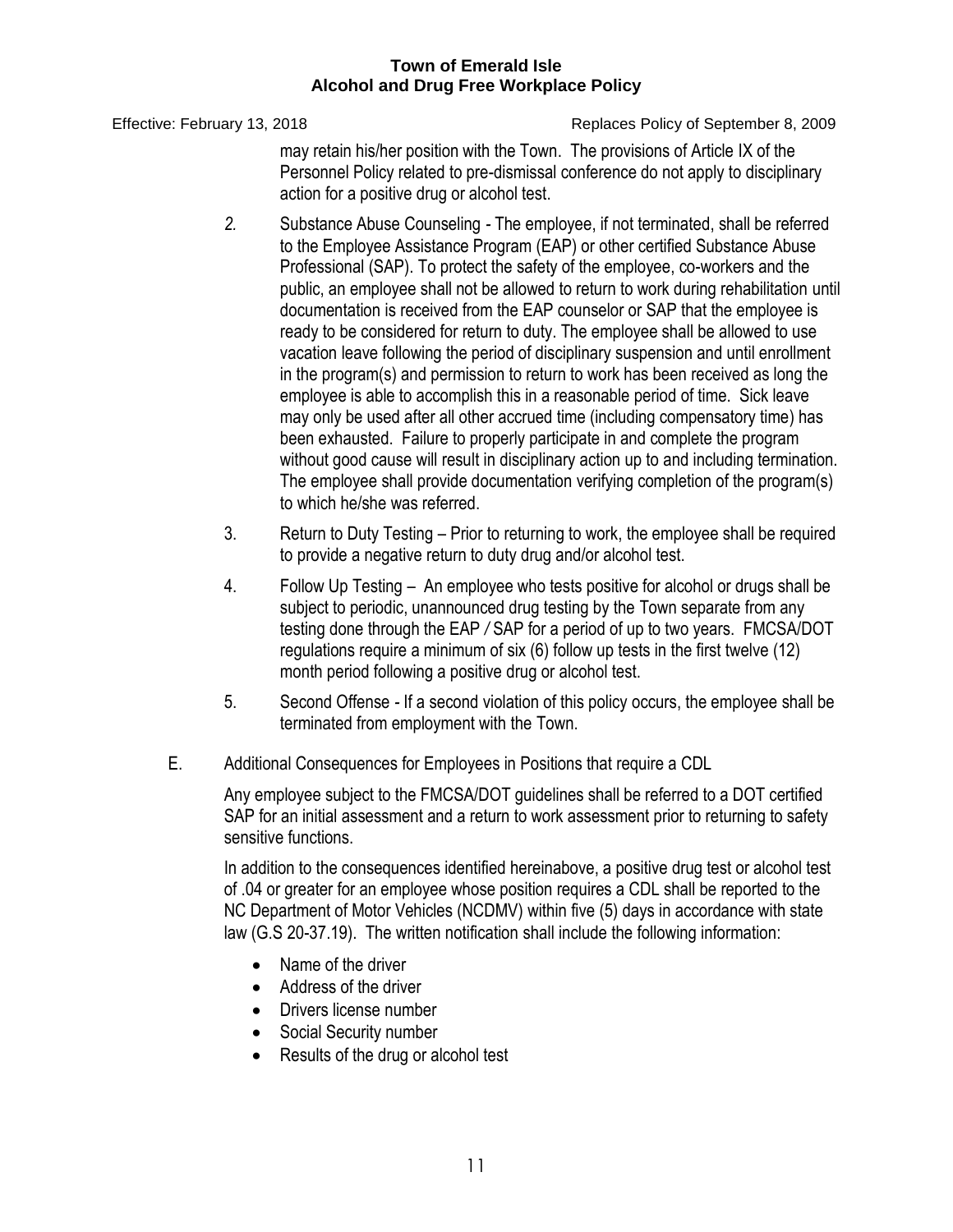Effective: February 13, 2018 Replaces Policy of September 8, 2009

Upon receiving said notice, the NCDMV will place a disqualification on the driving record of the individual. This disqualification will remain in effect until the NCDMV receives proof of the individual's successful completion of assessment and treatment by a SAP in accordance with 49 C.F. R. 382-503.

If an employee's CDL is disqualified, and the employee is not terminated, the employee shall be placed on leave without pay status until the CDL is reinstated. The maximum duration for leave status shall be thirty (30) days. If the employee's CDL is not reinstated within thirty (30) days, his/her employment will be terminated, unless the Town Manager determines that extenuating circumstances exist and approves an extension of leave.

# **VIII. Drug Testing Procedures and Methodology**

- A. Testing procedures and safeguards to ensure the integrity of all drug and alcohol testing done on Town personnel are the responsibility of the agency retained for those purposes by the Town of Emerald Isle.
- B. The testing or processing phase shall consist of a two-step procedure:
	- 1. Initial screening test using an immunoassay testing method; and
	- 2. Confirmation test using gas chromatography/mass spectrometry (GC/MS) method.
- C. When the lab receives an authorized specimen, it will conduct an initial screening test to check for the presence of illegal drugs. This initial screening test involves using an immunoassay testing method.
- D. The threshold levels established by the Department of Health and Human Services for Federal Workplace Drug Testing programs, as may be amended, are hereby adopted and incorporated herein by reference.
- E. The laboratory conducting the test must be certified for federal workplace drug testing programs and must adhere to applicable federal rules, regulations and guidelines pertaining to the handling, testing, storage and preservation of samples.
- F. Should the initial test produce a positive result for the presence of an illegal drug, the lab will automatically perform a second test. Known as a confirmation test, the second test involves using a technologically different and more sensitive gas chromatography/mass spectrometry (GC/MS) testing method or an equivalent scientifically accepted method.
- G. The laboratory will report a test result as positive if, and only if, both the initial test and the confirmation test show the presence of an illegal drug.
- H. The laboratory will report all test results directly to the Medical Review Officer (MRO).
- I. In order to provide, to the greatest extent possible, for the privacy and confidentiality of applicants and employees who are required to submit to drug testing, all laboratory results will be sent directly to the Medical Review Officer. All specimens reported by the laboratory as negative will in turn be reported to the agency by the MRO as negative.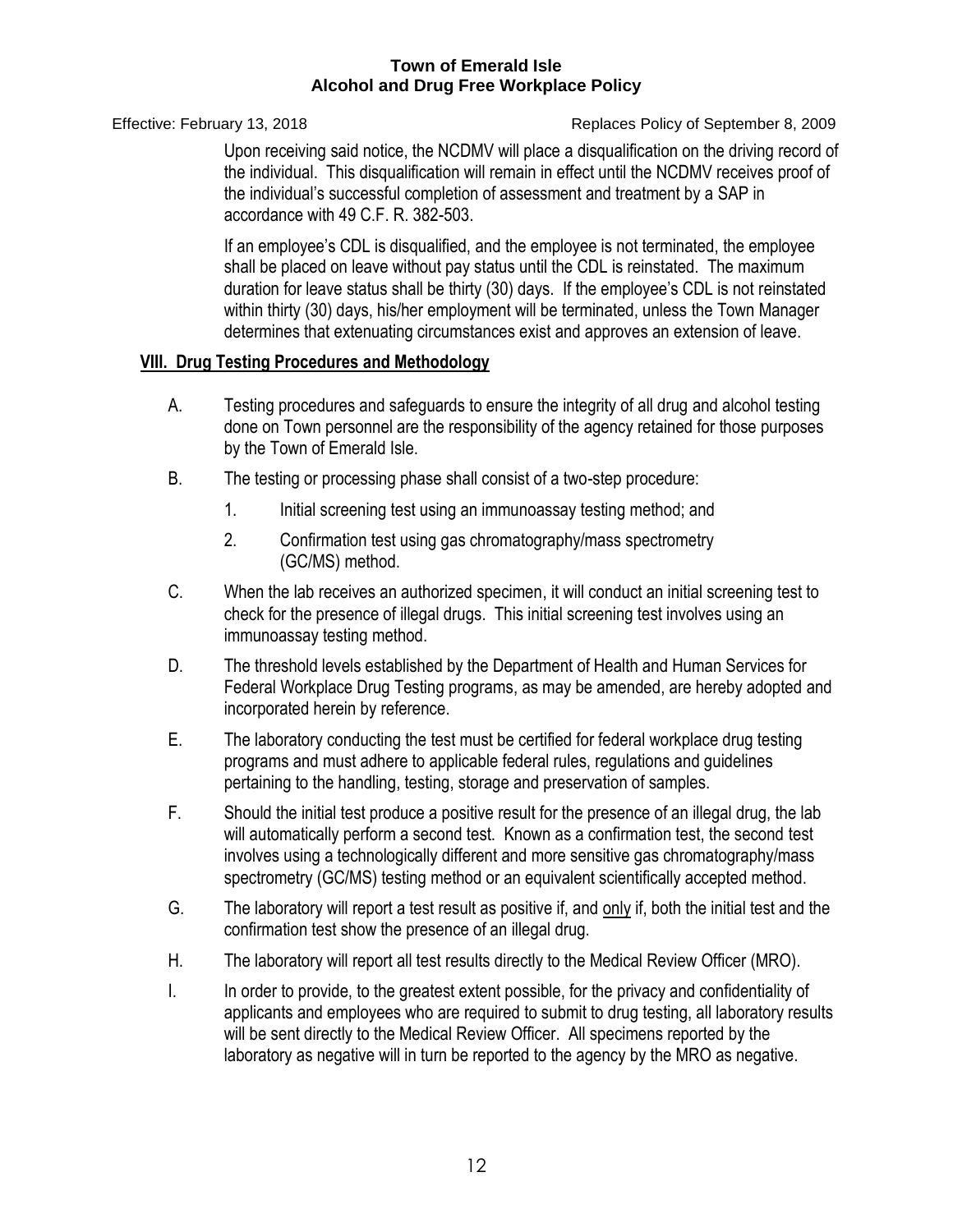Effective: February 13, 2018 Replaces Policy of September 8, 2009

- J. With respect to confirmed positive results, the MRO:
	- 1. May conduct medical interviews with the applicant/employee;
	- 2. May review applicant/employee medical histories or any other biomedical factors;
	- 3. Shall review all medical records made available by the tested employee when a confirmed positive could have resulted from legally prescribed medication; and/or
	- 4. May deem the results scientifically insufficient for further action and declare the result to be negative based on a review of such data or facts as he or she may deem appropriate.
- K. Each step in collecting and processing specimens shall be documented to establish procedural integrity and the chain of custody.
- L. Where a positive result is confirmed, specimens shall be maintained by the laboratory in secured, refrigerated storage in accordance with federal regulations.
- M. A positive result which the MRO justifies by appropriate medical or scientific documentation to account for the result as other than the intentional ingestion of an illegal drug will be reported as a qualified negative result and may not be released for purposes of identifying illegal drug use. Records of the MRO shall only be released to the Town Manager or Designated Employer Representative (DER) and, when necessary, to a duly authorized supervisor.
- N. All records and information of personnel actions taken on applicants and veteran employees with verified positive test results shall be maintained in accordance with state law and local personnel policies.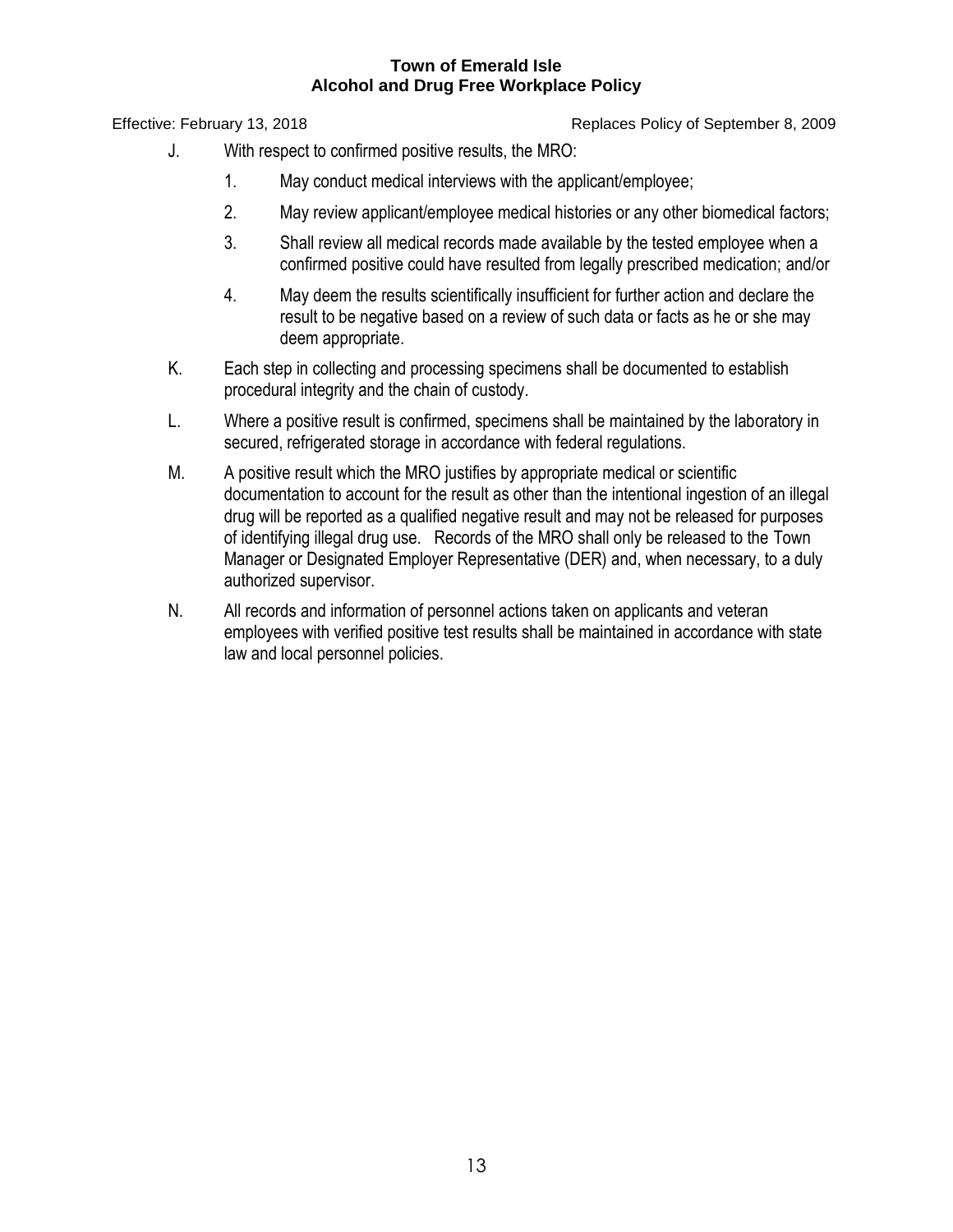Effective: February 13, 2018 Replaces Policy of September 8, 2009

# **Appendix A**

# **List of Safety Sensitive Activities & Positions**

## Activities Defined as Safety-Sensitive by FMCSA/DOT for CDL

- Performing An employee is considered to be performing a safety-sensitive function during any period which he/she is actually performing, ready to perform, or immediately available to perform any safety-sensitive functions.
- On duty time All time spent providing a breath sample or drug testing specimen, including travel time to and from the collection site, in order to comply with the random, reasonable suspicion, post accident, or follow-up testing required by the DOT/FMCSA rule on Controlled Substances and Alcohol Use Testing for drivers of commercial motor vehicles.

# **Safety Sensitive Positions**

Positions in which employees are entrusted with preserving the public health and safety or the safety of other employees. Employees in these positions have a special responsibility to maintain physical and mental fitness for duty at all times. The kinds of classifications determined to be safety sensitive are:

- All sworn Police personnel
- All Fire personnel
- All EMS (emergency medical response) personnel
- Positions requiring consistent and frequent operation of heavy equipment, trucks, or automobiles; or positions in which equipment operation is an important and primary job task on a periodic basis.
	- $\triangleright$  Public Works Director
	- $\triangleright$  Public Works Supervisor
	- **Equipment Operators**
	- $\triangleright$  Heavy Equipment Operators
	- $\triangleright$  Public Works Laborers
	- Code Enforcement Officers
	- ▶ Parks Superintendent
	- $\triangleright$  Parks Maintenance Workers
	- $\triangleright$  Landscape Specialist
	- Landscape Supervisor
- Mechanics and other positions repairing vehicles carrying employees or the public.
	- $\triangleright$  Equipment Mechanics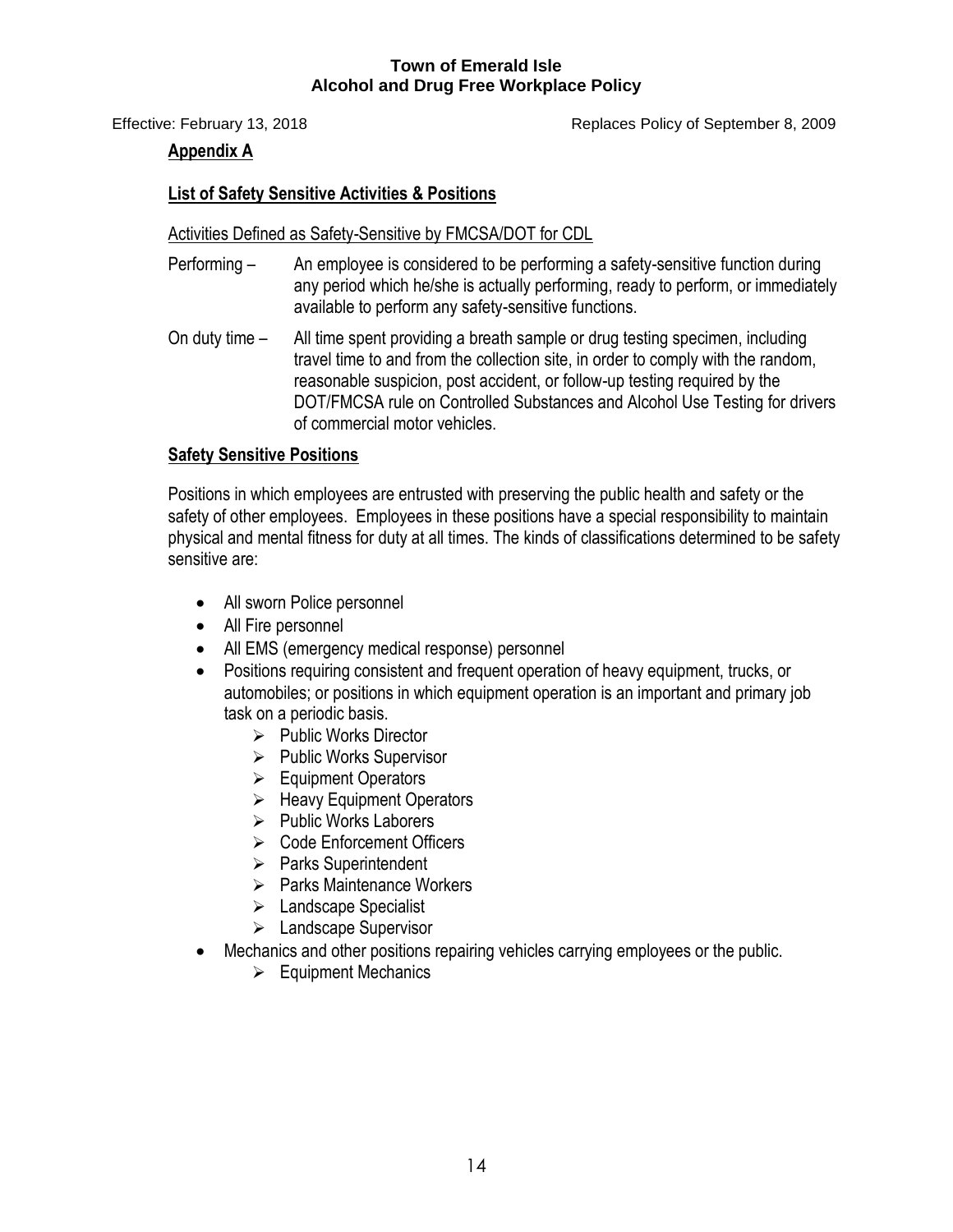Effective: February 13, 2018 **Replaces Policy of September 8, 2009** 

- Positions whose primary duties are to ensure the safety of clients, customers, and citizens in and around water and for providing emergency response.
	- $\triangleright$  Lifeguard Positions
- Positions required to drive clients, customers, and citizens
	- $\triangleright$  Summer Day Camp Bus Drivers
- Positions in which an employee's failure in performance could pose a threat to public health generally or to the environment.

 $\triangleright$  Custodian

 Other positions as required by law, or so designated by the Town Manager due to specific safety sensitivity of individual jobs.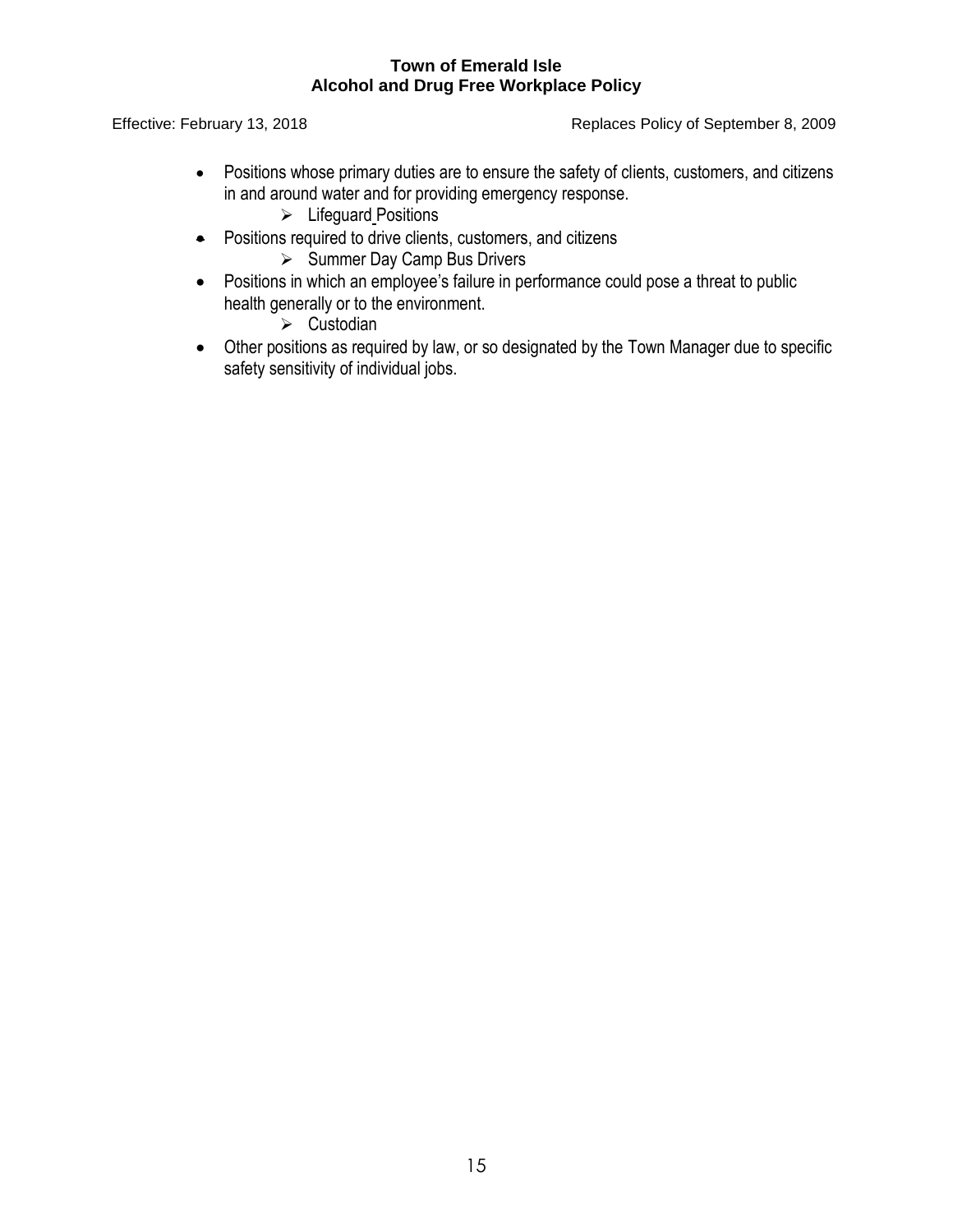Effective: February 13, 2018 Replaces Policy of September 8, 2009

# **Random Testing Standard Procedure**

# **Purpose:**

To provide a standard procedure for supervisors and employees to follow for the random drug and alcohol testing

# **General Procedure:**

1. The Human Resources Office (DER) will receive the list of employees selected for random testing from the approved third party testing provider.

2. The DER will notify the Department Heads of affected employees selected for random testing to be conducted. The Department Head will schedule the required random tests with the third party testing provider and also notify the Human Resources Office (DER) that scheduling has occurred. Department heads will not give the employees any notification of the tests. Should the random selection be a Department Head the Human Resources Office (DER) will schedule the test.

3. Generally, employees will report directly to a collection site. Failure to complete the test as scheduled will result in disciplinary action, up to and including dismissal, unless there is a certified medical reason for not completing the test. Any attempt at adulteration of the specimen, control forms, or the testing process will be treated as if a positive test result was obtained.

4. The third party testing provider will contact the DER to provide the test results.

5. If the test results are positive, the Medical Review Officer (MRO) will notify the employee to discuss any possible reasons for a positive. The MRO will contact Human Resources Office (DER) and the DER will contact the Department Head and Town Manager to inform them of the results and initiate disciplinary action. Test results are not official until received by the DER. If the test results are negative, the DER will document the results.

6. The Human Resources Office (DER) will compile and maintain all required records, including contacting the Department of Transportation as required by law.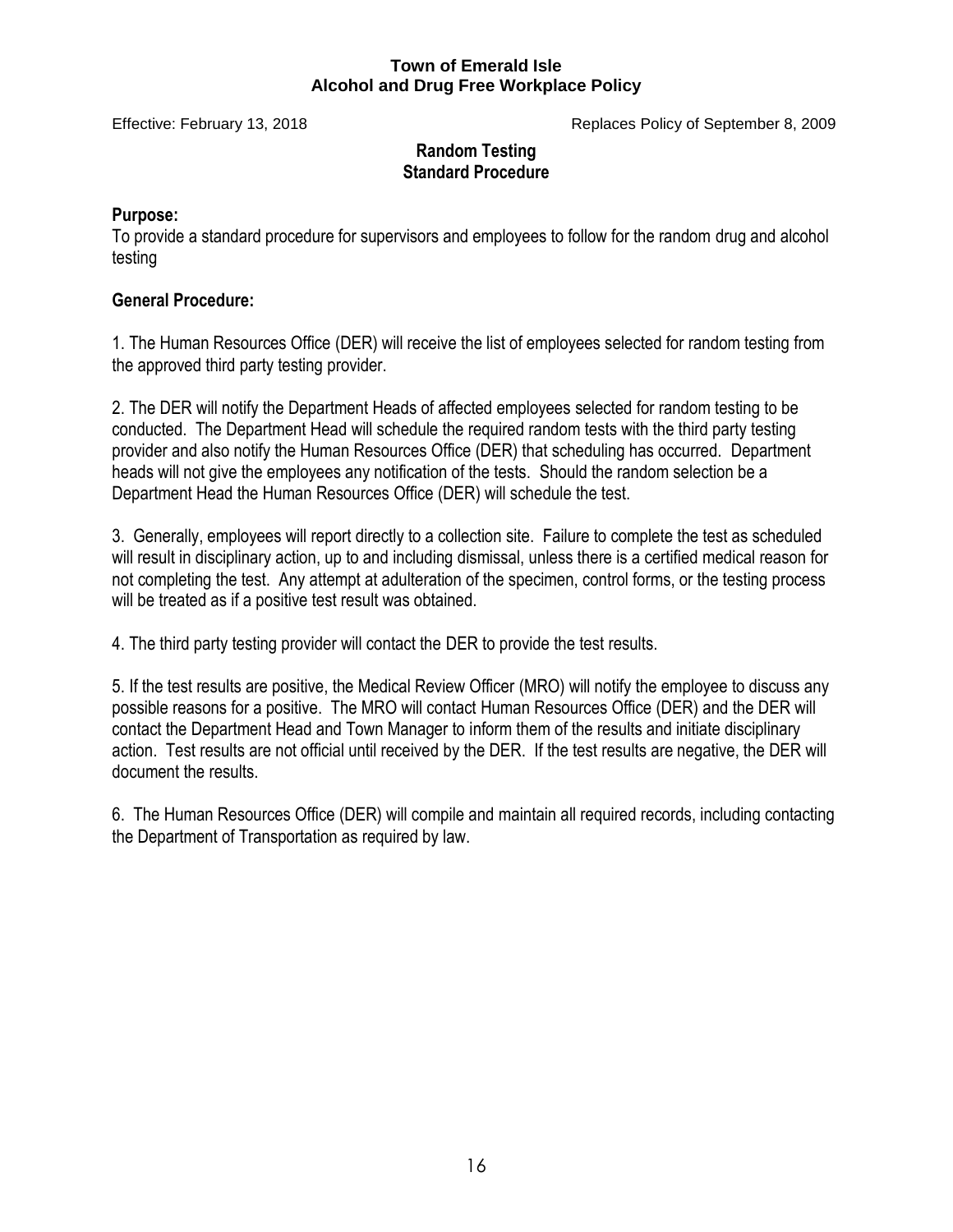Effective: February 13, 2018 Replaces Policy of September 8, 2009

## **Reasonable Suspicion Standard Procedure**

# **Purpose:**

To provide a standard procedure for supervisors to follow when they have reasonable suspicion that a department employee may be under the influence of drugs or alcohol

# **General Procedure:**

1. The supervisor, department head, or Town Manager should, upon reasonable suspicion of controlled substances abuse or alcohol misuse, talk with the employee about his/her behavior and advise him/her that he/she does not appear to be "ready for duty". Point out the behaviors that concern you. Do not accuse him/her of controlled substances abuse or alcohol misuse. It is advisable to have a "third party" (Department Head or Town Manager) as a witness to the conference. Utilize behavioral indicators which consist of any changes in the employee's appearance or body odor. Feel free to seek guidance from the Town Manager and the EAP.

2. The supervisor, Department head, or designee will make arrangements for testing. The supervisor, Department Head or designee will then transport the employee to the specimen collection site to have the appropriate testing completed.

3. The supervisor, Department Head, or designee will assist the employee in making arrangements to have someone else drive him/her home following the testing. A suspected controlled substance user or alcohol abuser should not drive him/herself home. If he/she refuses to allow someone else to drive, explain that you will notify the proper authorities that he/she is possibly impaired and should not be driving.

4. The supervisor, Department Head or designee should use the Observed Behavior – Reasonable Suspicion Record to document the incident. The documentation should be done immediately and no later than 24 hours after the events leading up to and including action taken. Include date, time and specific behaviors observed. Forward this documentation to the Human Resources Office (DER) in a sealed envelope marked confidential.

5. The third party testing provider will contact Human Resources (DER) to provide the test results. While the Town is awaiting test results, the employee will be placed on administrative leave without pay, pending the investigation.

6. If the test results are positive, the Human Resources Office (DER) will contact the Department Head and Town Manager to inform them of the results and initiate disciplinary action. Test results are not official until received by the DER. If the test results are negative, the Human Resources Office (DER) will document the test results and immediately contact the Department Head who will notify the employee to return to work immediately. The successful completion of a controlled substance and alcohol test does not bar any other disciplinary or administrative actions deemed appropriate by the supervisor or department in relation to the incident.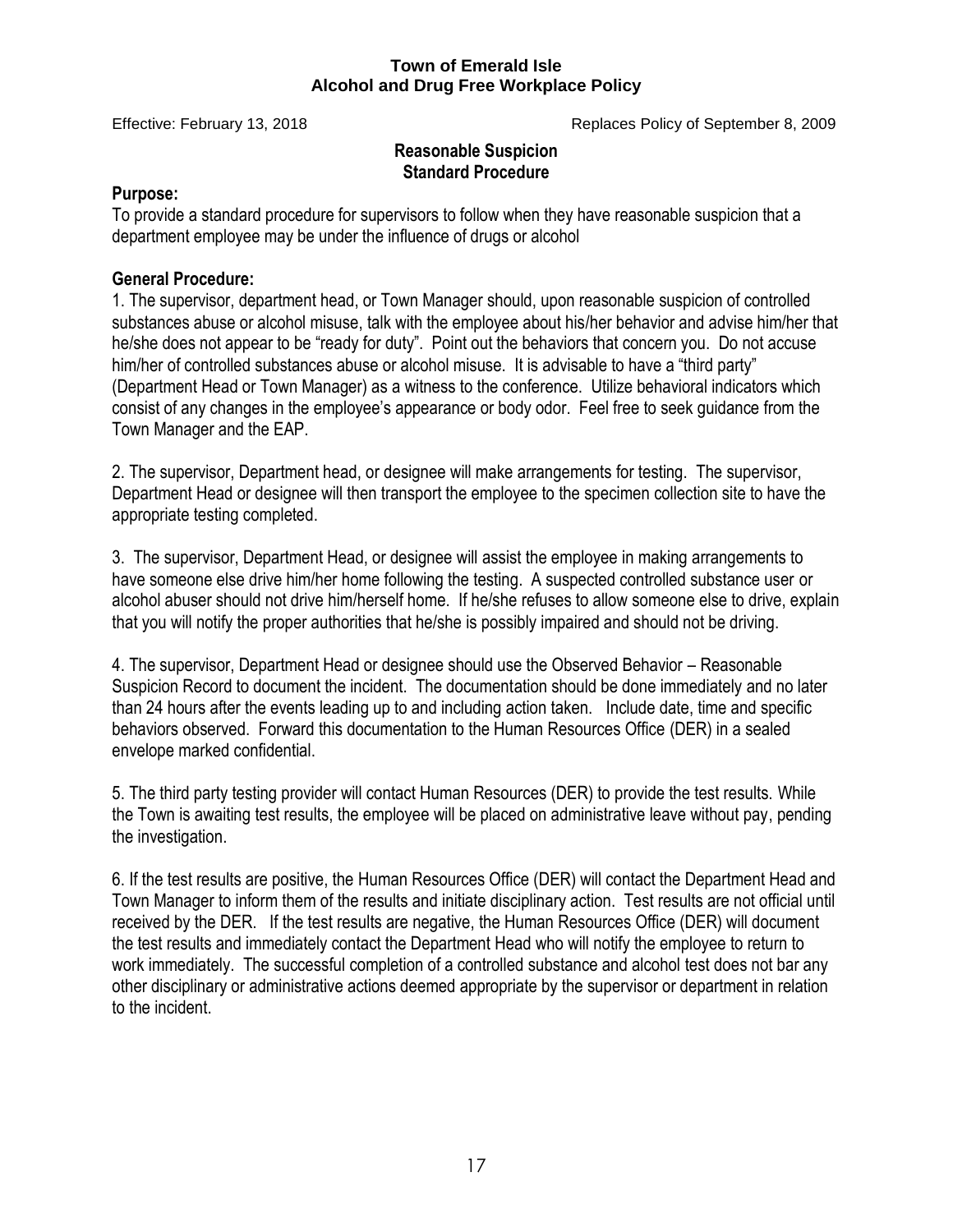| Effective: February 13, 2018                                                       | Replaces Policy of September 8, 2009 |  |  |
|------------------------------------------------------------------------------------|--------------------------------------|--|--|
| <b>Reasonable Suspicion - Drug Testing</b>                                         |                                      |  |  |
| <b>Employee Record for</b><br><b>Observed Behavior-Reasonable Suspicion Record</b> |                                      |  |  |
| LIST NAME OF EMPLOYEE, DATE, TIME AND SPECIFIC BEHAVIORS OBSERVED.                 |                                      |  |  |
|                                                                                    |                                      |  |  |
|                                                                                    |                                      |  |  |
| <b>Explanation of Behavior:</b>                                                    |                                      |  |  |
|                                                                                    |                                      |  |  |
|                                                                                    |                                      |  |  |
| ,我们也不会有什么。""我们的人,我们也不会有什么?""我们的人,我们也不会有什么?""我们的人,我们也不会有什么?""我们的人,我们也不会有什么?""我们的人   |                                      |  |  |
| ,我们也不会有什么。""我们的人,我们也不会有什么?""我们的人,我们也不会有什么?""我们的人,我们也不会有什么?""我们的人,我们也不会有什么?""我们的人   |                                      |  |  |
|                                                                                    |                                      |  |  |
|                                                                                    |                                      |  |  |
|                                                                                    |                                      |  |  |
|                                                                                    |                                      |  |  |
|                                                                                    |                                      |  |  |
|                                                                                    |                                      |  |  |
|                                                                                    |                                      |  |  |
|                                                                                    |                                      |  |  |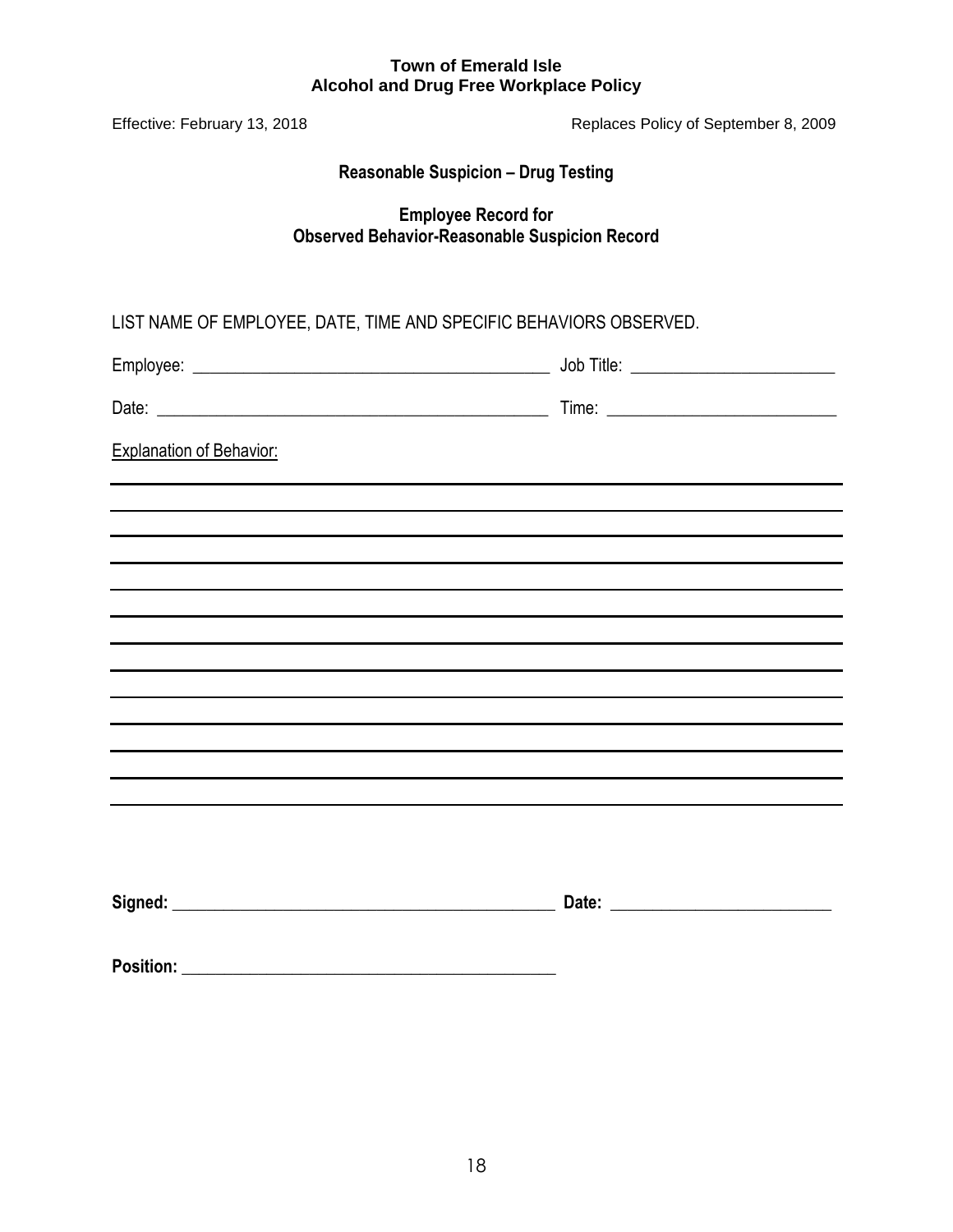Effective: February 13, 2018 Replaces Policy of September 8, 2009

# **Pre-Employment Drug Screening Applicant Consent Form**

I, the contract of the employment is a set of the employment of the employment of the employment of the employment process for positions categorized as safety-sensitive as required by the Town of Emerald Isle I must submit to a pre-employment drug screening.

I do hereby voluntarily consent to the sampling and submission for testing for the purpose of screening for the presence of illegal drugs. I understand that a negative result from this screening is a condition of employment.

I also understand that refusal to submit to a drug screen or to supply the necessary samples in a reasonable and timely manner or producing a positively confirmed test result for the presence of illegal drugs shall result in my being denied employment with the Town of Emerald Isle.

I understand that an approved laboratory shall confirm any sample that produces a positive result by a second examination of the sample. In addition, I shall also have the right to retest a confirmed positive sample at the same or another approved laboratory. If I request a retest, I must request release of the sample in writing specifying to which approved laboratory the sample is to be sent. I also understand that I shall incur all reasonable expenses for chain of custody procedures, shipping and retesting of positive samples related to any retest that I request.

Signature of Applicant

\_\_\_\_\_\_\_\_\_\_\_\_\_\_\_\_\_\_\_\_\_\_\_\_\_\_\_\_\_\_\_\_\_\_\_\_\_\_\_\_\_\_\_\_\_\_\_\_\_\_\_

\_\_\_\_\_\_\_\_\_\_\_\_\_\_\_\_\_\_\_\_\_\_\_\_\_\_\_\_\_\_\_\_\_\_\_\_\_\_\_\_\_\_\_\_\_\_\_\_\_\_

\_\_\_\_\_\_\_\_\_\_\_\_\_\_\_\_\_\_\_\_\_\_\_\_\_\_\_\_\_\_\_\_\_

Position

Date